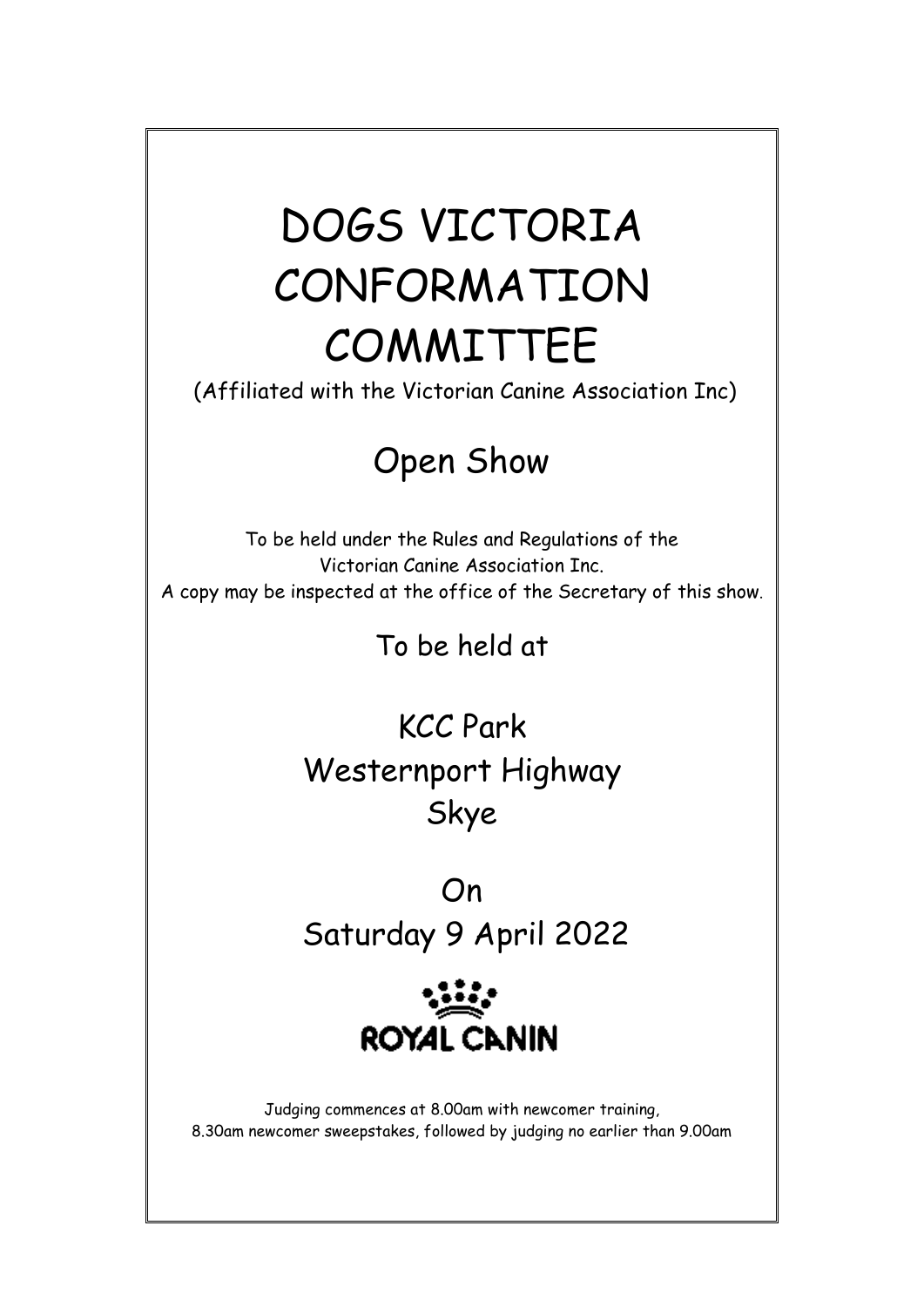# Dogs Victoria Conformation Committee

OPEN SHOW **JUDGES** 

| <b>General Specials</b> | Ms A Hearn   |
|-------------------------|--------------|
| Group 7                 | Ms R Spencer |
| Group 6                 | Ms B Smith   |
| Group 5                 | Ms F Ellis   |
| Group 4                 | Ms C Ryan    |
| Group 3                 | Ms J Wills   |
| Group 2                 | Mr J Doyle   |
| Group 1                 | Ms J Sculac  |

\*\*\*\*\*\*\*\*\*\*\*\*\*\*\*

Judging Times:

Judging commences at 8.30am with newcomer sweepstakes, breed judging no earlier than 9.00am.

Trophies - Open to all

Kindly note - Dogs must be entered and compete in classes (if any) for which trophies are offered. For valuation of trophies see VICDOG.

# **A TROPHY AND SASH will be awarded to:**

| BEST EXHIBIT IN GROUP      | RUNNER-UP EXHIBIT IN GROUP |
|----------------------------|----------------------------|
| BEST BABY PUPPY IN GROUP   | BEST MINOR PUPPY IN GROUP  |
| BEST PUPPY IN GROUP        | BEST JUNJOR IN GROUP       |
| BEST INTERMEDIATE IN GROUP | BEST OPEN IN GROUP         |
| BEST CHAMPION IN GROUP     |                            |

| Secretary:          | Mrs K Burke                            |  |  |  |
|---------------------|----------------------------------------|--|--|--|
|                     | 1179 Bangerang Rd, Kanyapella Vic 3564 |  |  |  |
|                     | 0488 560 058                           |  |  |  |
| VCA Representative: | Mrs Dorothy Alexander                  |  |  |  |

# **Thank you to all the exhibitors for entering this Open Show and giving our trainee judges the opportunity to get the hands-on experience they need.**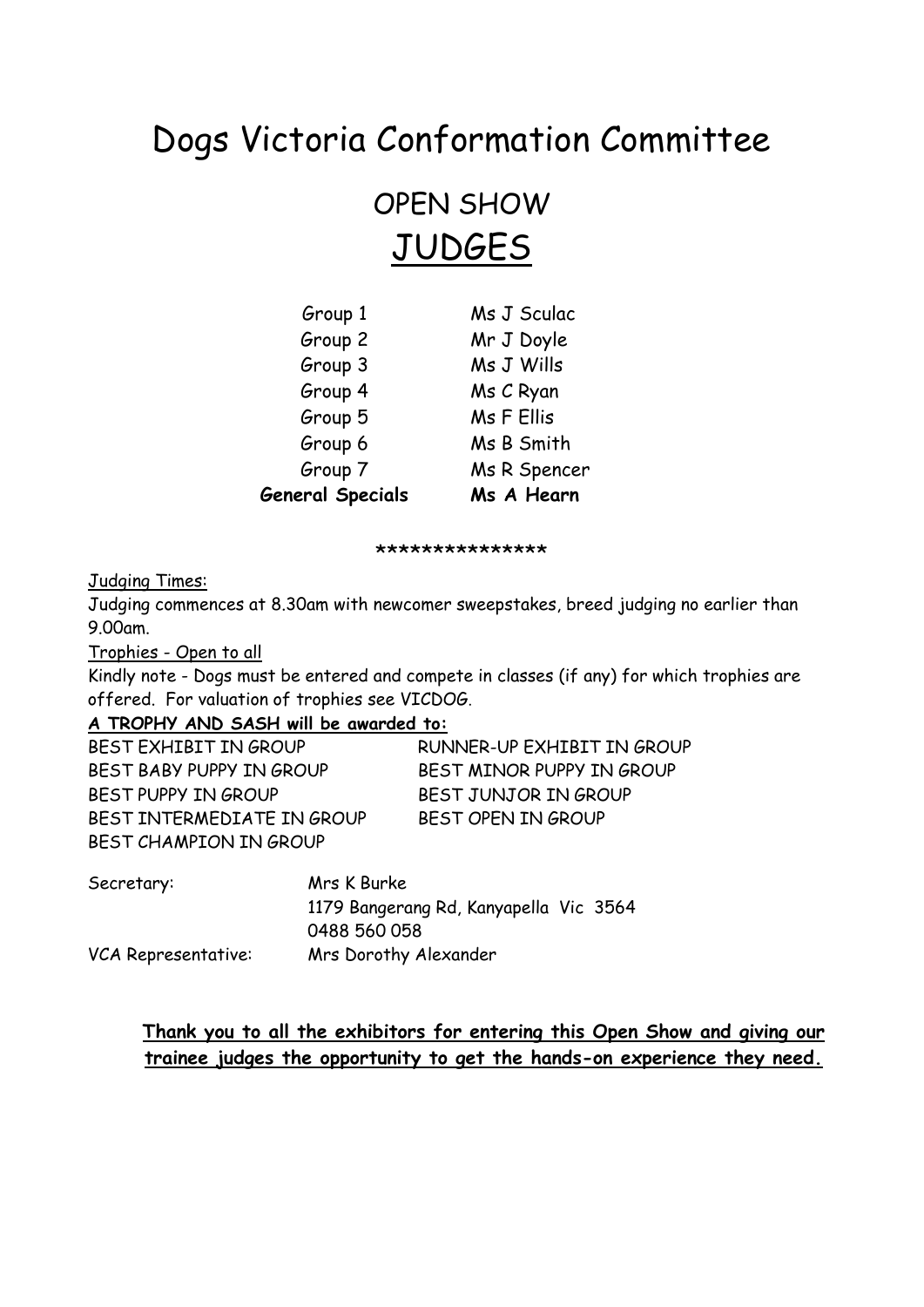# Group 1 - Toy Group

# Ms Jennifer Sculac (VIC)

### Start Time:

# Cavalier King Charles Spaniel

## **Class 1 - Baby Puppy Dog**

1 Ms J W Kelly & Ms C van der Wolde: **CLARELLY SWEET MUSIC MAN** 19-12-2021 **Bred By:** Ms J W Kelly & Ms C van der Wolde

#### **Class 3 - Puppy Dog**

2 Mr. K. BYRNE: **TORQUELA MAGIC MAN** 11-04-2021 **Bred By:** MR K. BYRNE

# **Class 5 - Intermediate Dog**

3 Mrs A J Kleinitz: **BLACKTREE JACK OF DIAMONDS** 07-10-2020 **Bred By:** Mrs A J Kleinitz

#### **Class 11 - Open Dog**

4 Daventri Kennels: **DAVENTRI JEWELL ON FIRE** 08-11-2018 **Bred By:** Daventri Kennels

Best R/Up

## **Class 1a - Baby Puppy Bitch**

- 5 Ms. V R McLaughlin: **KQRAC THE RING THAT RULES THEM ALL** 30-12-2021 **Bred By:** V R McLaughlin
- 6 Mrs A J Kleinitz: **BLACKTREE QUEEN OF MYSTERY** 30-11-2021 **Bred By:** EXH

#### **Class 2a - Minor Puppy Bitch**

7 Daventri Kennels: **DAVENTRI THYME TO DREAM** 20-09-2021 **Bred By:** Daventri Kennels

#### **Class 4a - Junior Bitch**

- 8 Ms M Creek: **LAKEISHA COVER ME IN SUNSHINE** 07-04-2021 **Bred By:** Ms M Creek
- 9 Daventri Kennels: **DAVENTRI SECRET ALLURE** 28-12-2020 **Bred By:** Daventri Kennels
- 10 Mrs A J Kleinitz: **KAHLEYVALE LUCK OF THE IRISH** 15-03-2021 **Bred By:** Ms. Carol Yates

#### **Class 11a - Open Bitch**

11 Mr. K. BYRNE: **TORQUELA FOXY LADY ET.** 24-01-2018 **Bred By:** Mrs B Byrne

Best R/Up

Best R/Up

# Griffon Bruxellois

#### **Class 21 - Champion Dog**

12 Kathy Grass: **CH. WOODOVER BATTRIES NOT INCLUDED** 18-12- 2020 **Bred By:** Mrs R Simpson

#### **Class 1a - Baby Puppy Bitch**

13 Gail Wilde: **ELWICK TOO DARN HANDSOME** 05-11-2021 **Bred By:** Gail Wilde

#### **Class 4a - Junior Bitch**

14 Mrs R Simpson: **WOODOVER FLICK THE SWITCH** 18-12-2020 **Bred By:** Mrs R Simpson

Best

# Havanese

**Class 5a - Intermediate Bitch** 15 Ms J L James: **AUSKREST IVEE GRACE ROSE** 01-09-2019 **Bred By:** Mrs C Henderson

Best

# Italian Greyhound

# **Class 21a - Champion Bitch**

16 Miss F Gilbert: **CH BELLOIGGY BALLERINA DI LUNA** 28-09-2019 **Bred By:** Exhibitor

#### **Class 1a - Baby Puppy Bitch**

- 17 C Gould & S Ryan: **XARNEGO AMAZING GRACE** 02-12-2021 **Bred By:** S Ryan
- 18 Ms E Monahan: **TAHRAE GEORGIES BLUE SAPPHIRE** 19-12- 2021 **Bred By:** Ms E Monahan

#### **Class 4a - Junior Bitch**

19 Miss F Gilbert: **BELLOIGGY SECRET DANCER** 27-03-2021 **Bred By:** Exh

# **Class 11a - Open Bitch**

20 E Dolling: **TAHRAE KENTUCKY RAIN** 08-01-2019 **Bred By:** E Monahan

Best R/Up

#### Lowchen

#### **Class 21a - Champion Bitch**

21 N Millward: **SPARCHENS AERO MYSTIQUE** 26-06-2017 **Bred By:** Nicola Millward

#### **Class 1a - Baby Puppy Bitch**

22 N Millward & Miss K & Mrs C Harding: **KRISTARZ SPARKLE N SPRITZ AT SPARCHENS** 16-10-2021 **Bred By:** Kari Harding

# Papillon

# **Class 21 - Champion Dog**

- 23 Ms M Sarif: **AUST CH. PINKLEE TIME FOR VICTORY** 08-02-2020 **Bred By:** Ms M Sarif
- 24 Kate Sharples: **JAP. CH. GRACE JP WONDERFUL BONGO (IMP JPN)** 10-09-2017 **Bred By:** Chieko Matsuzaki

## **Class 1 - Baby Puppy Dog**

25 Ms C John: **BASILEUS BENNI AND THE JETS** 24-12-2021 **Bred By:** Ms C John

#### **Class 2 - Minor Puppy Dog**

- 26 Mrs B Stahl: **ABFAB GEORGIO ARMANI** 24-08-2021 **Bred By:** Mrs S Hicks
- 27 Kate Sharples: **GENESIA BRIGHTBLADE** 12-08-2021 **Bred By:** Kate Sharples

# **Class 3 - Puppy Dog**

- 28 Ms M Sarif: **PINKLEE WHERE'S WALLY** 20-07-2021 **Bred By:** Ms M Sarif
- Best R/Up

#### **Class 1a - Baby Puppy Bitch**

29 Ms C John: **BASILEUS WHEN TOMORROW COMES** 24-12-2021 **Bred By:** Ms C John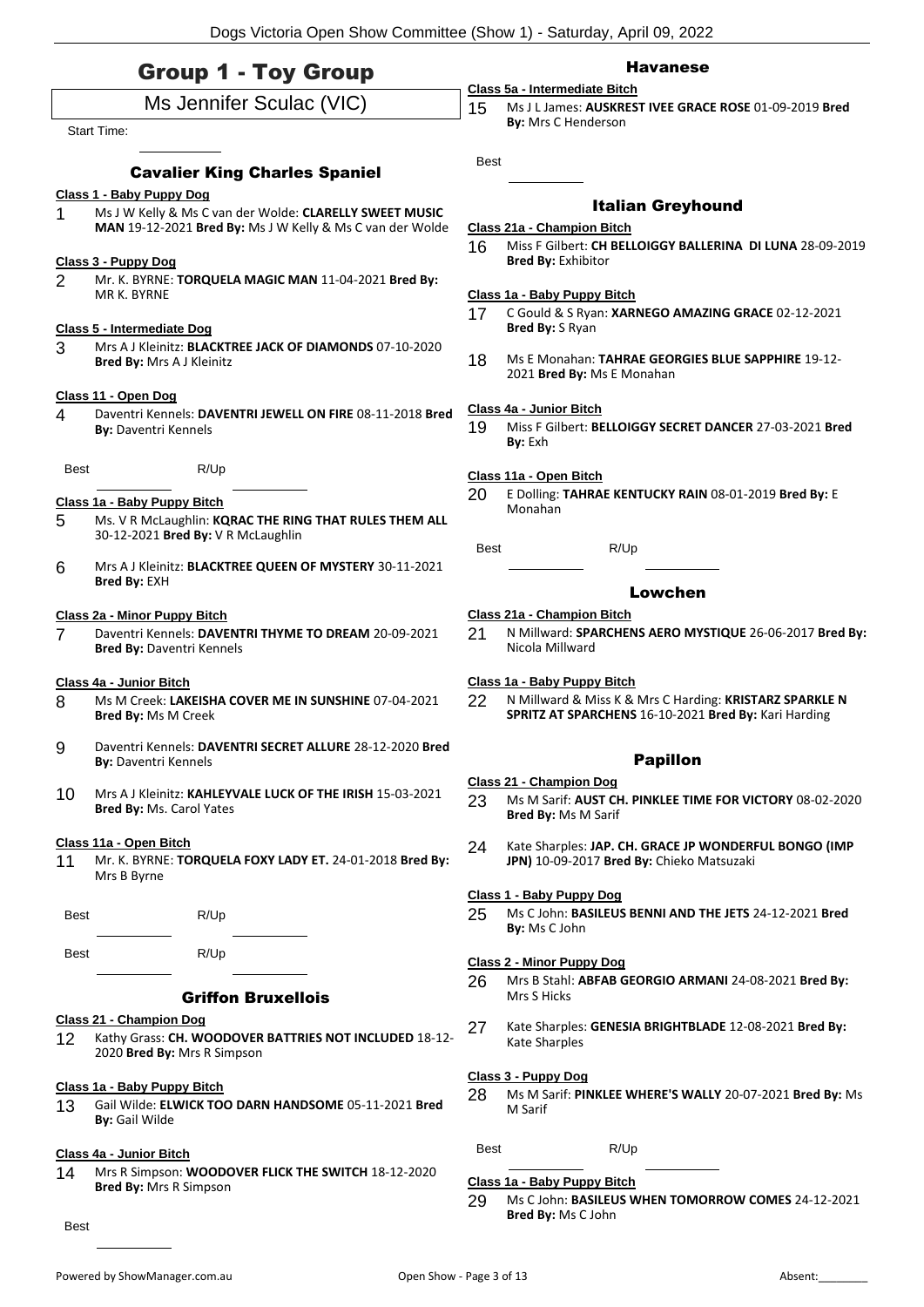## **Class 4a - Junior Bitch**

30 Miss K Ramsauer & Ms C John: **BASILIKA WHEN DREAMS COME TRUE** 06-03-2021 **Bred By:** L & c John

#### **Class 5a - Intermediate Bitch**

- 31 Ms G Cherry: **PENBRYN PENELOPE PITSTOP** 30-09-2020 **Bred By:** Messrs D Quinlivan & M Tumpach
- 32 Kate Sharples: **GENESIA WORDS OF RADIANCE** 03-09-2020 **Bred By:** Kate Sharples

Best R/Up

Best R/Up

# Pug

## **Class 1 - Baby Puppy Dog**

- 33 Hoxter Kennels: **HOXTER THE LAST KINGDOM** 26-11-2021 **Bred By:** Hoxter Kennels
- 34 Hoxter Kennels: **HOXTER THE LAST SAMURAI** 26-11-2021 **Bred By:** Hoxter Kennels

#### Tibetan Spaniel

# **Class 4 - Junior Dog**

35 Mr K & Mrs S Bennett: **BYREBAER LEGENDVTH GUARDIANS** 04- 03-2021 **Bred By:** Ms G Smith

Best

# **Class 5a - Intermediate Bitch**

36 Mr K & Mrs S Bennett: **STAKIM SPARKLING BROOK** 31-01-2020 **Bred By:** K & S Bennett

Best

Best R/Up

# Group 1 - Specials

| <b>Best</b> | R/Up   |  |
|-------------|--------|--|
|             |        |  |
| Champio     | Junior |  |
| Baby        | Inter  |  |
| Minor       | Open   |  |
| Puppy       |        |  |
|             |        |  |
| Finish      | Absent |  |
|             |        |  |

# Group 2 - Terrier Group

# Mr John J Doyle (VIC)

Start Time:

# American Hairless Terrier

- **Class 21 - Champion Dog**
- 37 Kay Holmes: **CH LILCRACKA NOTIN LIKE ME CEPT ME** 30-01- 2021 **Bred By:** Kay Holmes

# American Staffordshire Terrier

# **Class 4 - Junior Dog**

38 Bree Sturrock: **AMSTAFOMINE DEFYING ALL ODDS (AI)** 29-01- 2021 **Bred By:** Deb Hughes

# **Class 5 - Intermediate Dog**

- 39 Ryan Eddy: **RYDOC GOLD DUST OF DRAGON** 08-08-2020 **Bred By:** RYDOC
- Best R/Up

# **Class 5a - Intermediate Bitch**

40 Ryan Eddy: **RYDOC DRAGONS LIL RED CORVETTE (AI)** 08-08- 2020 **Bred By:** Rydoc

#### **Class 11a - Open Bitch**

41 T Davis: **FOREVAPALS BLISSFUL QUEEN** 06-02-2019 **Bred By:** E Perry

Best R/Up

Best R/Up

# Bull Terrier (Miniature)

#### **Class 4a - Junior Bitch**

42 Kerry Hellsten: **KAHMINS SAY IT RIGHT** 02-02-2021 **Bred By:** Kerry Hellsten

# Cairn Terrier

- **Class 21a - Champion Bitch**
- 43 Mrs J & Mr D & Miss T Wright: **CH JOYMONT HUNDREDS AND THOUSANDS** 03-12-2016 **Bred By:** C Scotton

#### **Class 5a - Intermediate Bitch**

44 Mrs J & Mr D & Miss T Wright: **RICHDREAM CAN YOU SOLVE IT** 29-07-2020 **Bred By:** J, D & T Wright

**Best**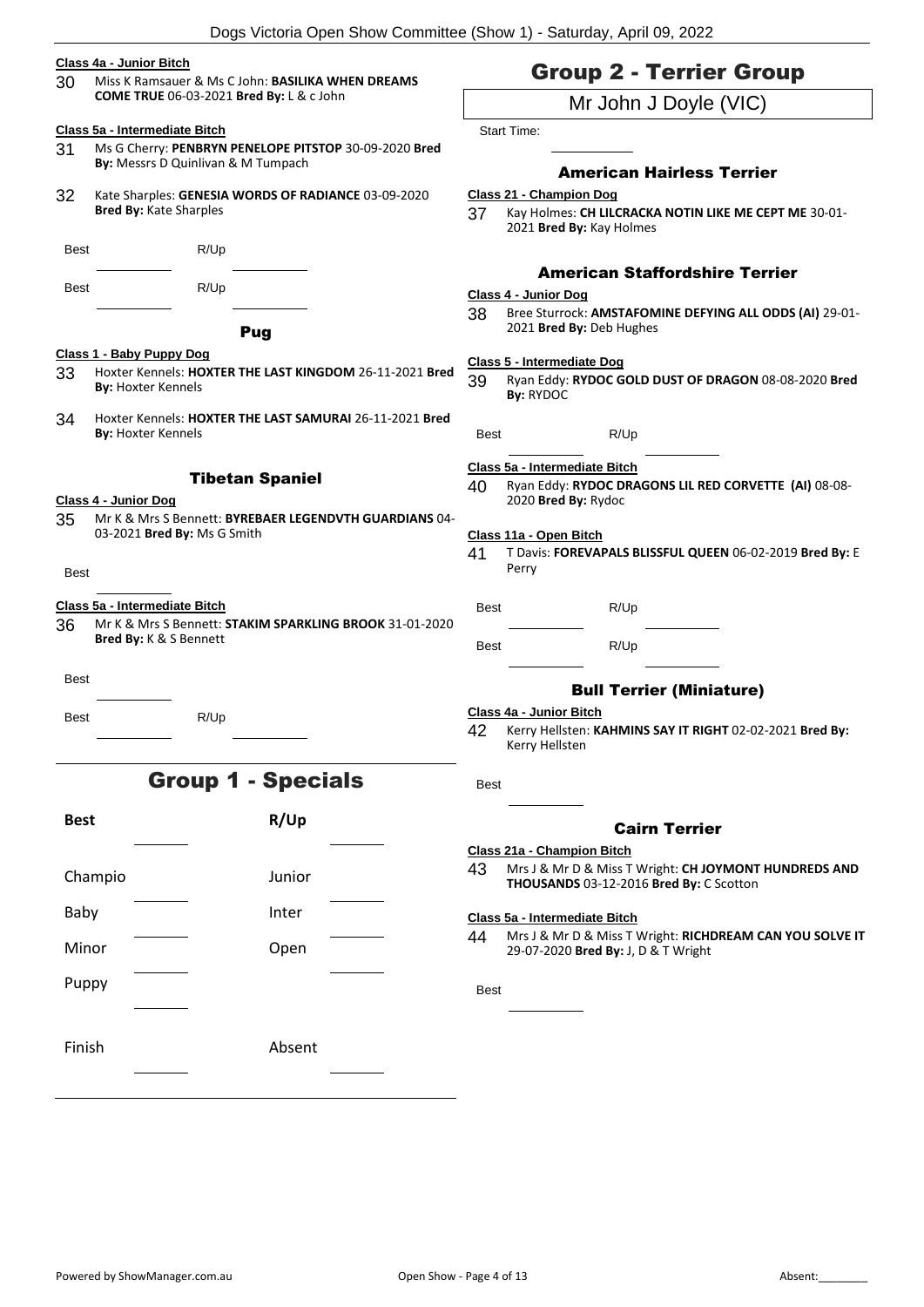# Jack Russell Terrier

# **Class 1 - Baby Puppy Dog**

45 Ms B McDonough: **BENMEIGLE PANACHE** 11-12-2021 **Bred By:** Ms B McDonough

#### **Class 1a - Baby Puppy Bitch**

46 Ms B McDonough: **BENMEIGLE MYTH** 12-11-2021 **Bred By:** Ms B McDonough

# Norfolk Terrier

#### **Class 3a - Puppy Bitch**

47 FJ & KM Hogan: **TARAM THE THORN AND THE ROSE** 20-04- 2021 **Bred By:** Fj & km hogan

**Best** 

## Skye Terrier

## **Class 1 - Baby Puppy Dog**

- 48 Danielle Nelson: **SKYESDLIMIT CELTIC CLYDE** 23-12-2021 **Bred By:** Letisha Pelchen
- **Class 11 - Open Dog**
- 49 Letisha Pelchen: **SKYESDLIMIT BLU LIGHTNING** 29-09-2018 **Bred By:** Owner

**Best** 

# Soft Coated Wheaten Terrier

# **Class 1 - Baby Puppy Dog**

50 Margaret Gray: **SAPHYR VOW AND DECLARE** 29-12-2021 **Bred By:** Margaret Gray

#### **Class 21a - Champion Bitch**

51 Margaret Gray: **CH. SAPHYR INDEPENDENT TREAT (AI)** 04-07- 2017 **Bred By:** MARGARET GRAY

# Staffordshire Bull Terrier

#### **Class 1a - Baby Puppy Bitch**

- 52 Pam bonanno: **BRONYAYR MACEY WILLOW** 12-11-2021 **Bred By:** Pam Bonanno
- 53 Mrs Joan Morse: **ANVILHART KISSING COUSINS** 11-11-2021 **Bred By:** Anvilhart Kennels
- 54 Mr SP & Mrs TM Henderson: **CALOJO MORE BANG FOR YA BUCK (AI)** 29-10-2021 **Bred By:** SP & TM Henderson

#### **Class 3a - Puppy Bitch**

55 POWERPAWS KENNELS: **KIMBASTAFF JAZZ IT UP AT POWERPAWS** 12-08-2021 **Bred By:** MRS D TREADWELL

Best

# West Highland White Terrier

#### **Class 1 - Baby Puppy Dog**

56 MRS ELIZABETH BOYLE: **ARBERTH JUMPING JACK** 12-11-2021 **Bred By:** MRS E BOYLE

#### **Class 5a - Intermediate Bitch**

57 Mrs Elizabeth Boyle: **ARBERTH ABBY ROSE** 16-08-2020 **Bred By:** Elizabeth Boyle

Best

# **Best R/Up** Champio Junior Baby Inter Puppy Dpen Finish Absent

# Group 3 - Gundog Group

Mrs Julie Wills (VIC)

Start Time:

# Clumber Spaniel

#### **Class 5 - Intermediate Dog**

58 DR H & MISS J IRVING: **ERINVEINE NINE GENIUS TRICKS** 13-09- 2019 **Bred By:** Dr H & Miss J Irving

Best

# Cocker Spaniel

#### **Class 3 - Puppy Dog**

59 BRITEBAY KENNELS: **BRITEBAY WILLIAM TELL** 14-06-2021 **Bred By:** Britebay Kennels

#### **Class 4 - Junior Dog**

60 MRS A O'KEEFE: **GLENAYDEN FROZEN WHISKY** 26-10-2020 **Bred By:** MRS A O'KEEFE

#### **Class 11 - Open Dog**

61 MRS A O'KEEFE: **CHARBONNEL WHISKY N SODA (IMP.UK)** 13- 12-2014 **Bred By:** MRS S PLATT

Best R/Up

# German Shorthaired Pointer

#### **Class 5 - Intermediate Dog**

62 Mrs H Raabe & Heiderst Kennels: **HEIDERST SAILOR ARTEMIS** 04-07-2020 **Bred By:** Heiderst Kennels

Best

#### **Class 21a - Champion Bitch**

- 63 Peter Allen: **CH. POINTSURE REBEL WITOUTA SCOTCH** 15-03- 2015 **Bred By:** Mr. P Allen
- 64 M J & F L Park: **CH CANAWINDRA UP BEAT** 23-05-2017 **Bred By:** M J & F L Park

# Group 2 - Specials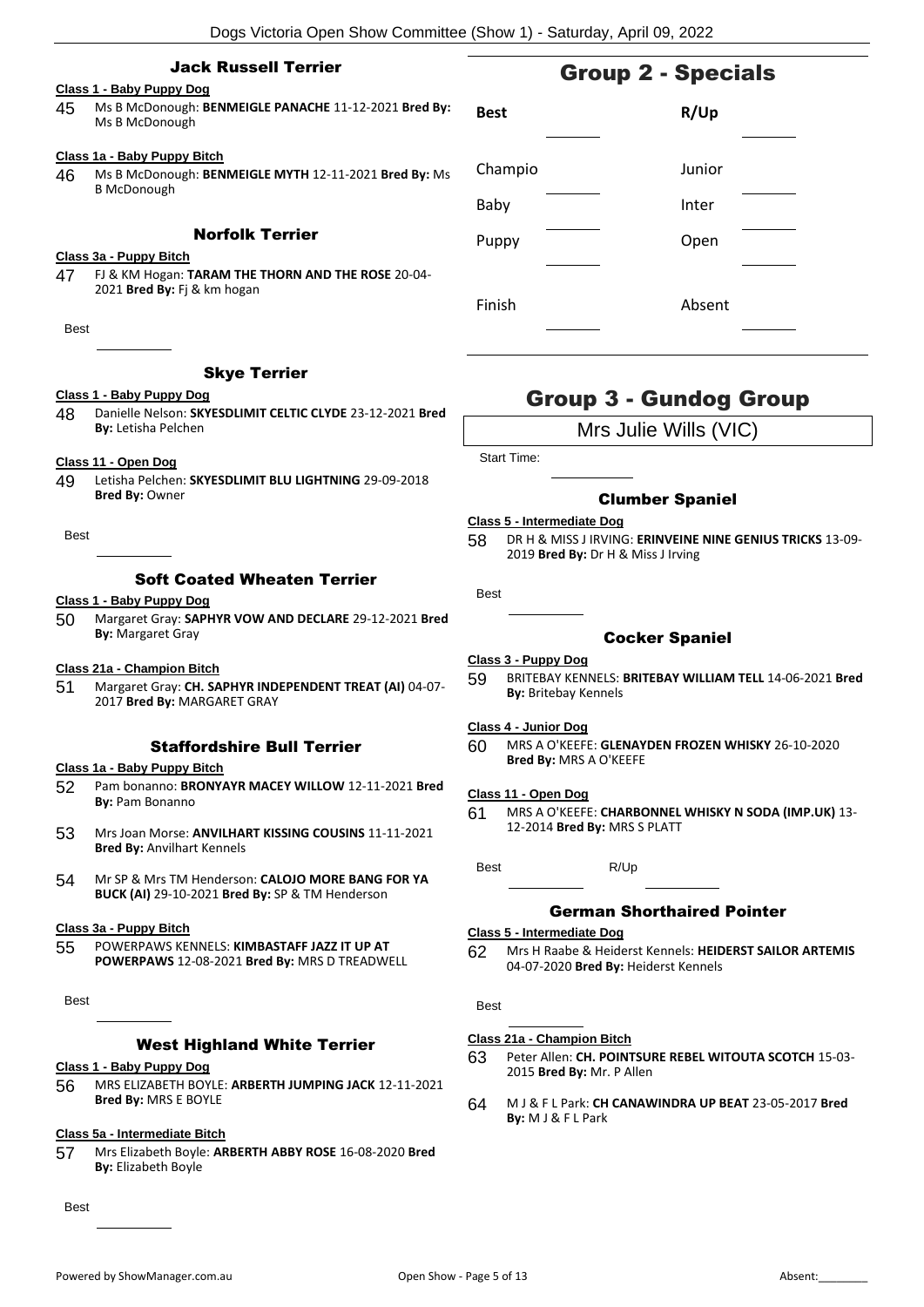#### **Class 1a - Baby Puppy Bitch**

- 65 Mrs Heather Raabe & Heiderst Kennels: **HEIDERST PRETTY LITTLE LIAR** 24-12-2021 **Bred By:** Heiderst Kennels
- 66 M J & F L Park: **CANAWINDRA DANCE MONKEY** 17-10-2021 **Bred By:** M J & F L Park

#### **Class 3a - Puppy Bitch**

67 Peter Allen: **POINTSURE POP STAR** 12-05-2021 **Bred By:** Peter Allen

## **Class 5a - Intermediate Bitch**

68 Peter Allen: **POINTSURE BUSTA MOVE (AI)** 23-09-2020 **Bred By:** Peter Allen

Best R/Up

Best R/Up

# Golden Retriever

#### **Class 21 - Champion Dog**

69 Elizabeth Mitchell: **CH. KIRIEL HIGHLAND LADDIE** 25-01-2019 **Bred By:** Elizabeth Mitchell

#### **Class 1 - Baby Puppy Dog**

70 Judith McCormick: **CAMUKA HIGHLAND PIPER** 14-10-2021 **Bred By:** Mr M @ Mrs J Hodges

#### **Class 5 - Intermediate Dog**

71 CARON GLAVOCIH: **BICKLEWOOD STORM CHASER (AI)** 19-02- 2020 **Bred By:** Dr I &Mrs W Johnson

#### **Class 1a - Baby Puppy Bitch**

72 Elizabeth Mitchell: **BEAUCROFT MY FATHERS EYES FOR KIRIEL (AI)** 23-12-2021 **Bred By:** Beaucroft Kennels

**Best** 

# Labrador Retriever

#### **Class 21a - Champion Bitch**

73 Sharon Mulgrew: **CH SPIRITROCK LONDON ROSE** 28-02-2019 **Bred By:** Mrs J Tankard

#### **Class 2a - Minor Puppy Bitch**

74 Amber Knapp: **CLEMITYLAB SHIRLEY GILROY** 26-09-2021 **Bred By:** Amber Knapp

#### **Class 3a - Puppy Bitch**

- 75 Ms H L McPherson: **BONNSWAY SUMMER LIGHT** 20-05-2021 **Bred By:** Ms D E Travers
- 76 Amber Knapp: **CLEMITYLAB HOT HOULIHAN** 26-09-2021 **Bred By:** Amber Knapp
- 77 SHARON MULGREW: **SKYEROSE TRULY MADLY DEEPLY** 18-05- 2021 **Bred By:** MISS SL MULGREW

#### **Class 4a - Junior Bitch**

- 78 SHARON MULGREW: **SKYEROSE FADING LIKE A FLOWER** 28-04- 2021 **Bred By:** MISS SL MULGREW
- 79 SHARON MULGREW: **SKYEROSE BREAK ME SHAKE ME** 18-05- 2021 **Bred By:** MISS SL MULGREW

#### **Class 5a - Intermediate Bitch**

- 80 Amber Knapp: **CLEMITYLAB ORANGE BLOSSOM** 02-08-2020 **Bred By:** Amber Knapp
- 81 Sharon Mulgrew: **SKYEROSE PRETTY YOUNG THING** 23-05- 2019 **Bred By:** Sharon Mulgrew

Best R/Up

#### Pointer

# **Class 21a - Champion Bitch**

82 Mr B & Mrs H Clarke: **AUST SUP CH/AM GCHS ZENSU BED OF ROSES** 11-04-2012 **Bred By:** EXH

# Weimaraner

#### **Class 21 - Champion Dog**

- 83 Bromhund Kennels: **AUST CH WALDO AT BROMHUND ATRIA CORDIS (IMP PL)** 21-04-2017 **Bred By:** Dorota Mikus-Koralewska
- 84 Bromhund Kennels: **AUST CH BROMHUND LIMITLESS** 15-11- 2019 **Bred By:** Exhibitor

#### **Class 3 - Puppy Dog**

85 Bromhund Kennels: **BROMHUND ANCHORMAN** 24-08-2021 **Bred By:** Bromhund Kennels

# Best

#### **Class 21a - Champion Bitch**

- 86 Bromhund Kennels: **AUST CH BROMHUND BELLS N WHISTLES** 22-09-2018 **Bred By:** Bromhund Kennels
- 87 Jeff & Sue Boland: **AUS CH BROMHUND MAKIN MAGIC** 26-12- 2019 **Bred By:** Bromhund Kennels

#### **Class 1a - Baby Puppy Bitch**

88 Bromhund Kennels: **BROMHUND BEEZ KNEES (AI)** 21-11-2021 **Bred By:** Bromhund Kennels

#### **Class 5a - Intermediate Bitch**

89 Bromhund Kennels: **BROMHUND RISE N FALL** 12-08-2020 **Bred By:** Bromhund Kennels

**Best** 

Best R/Up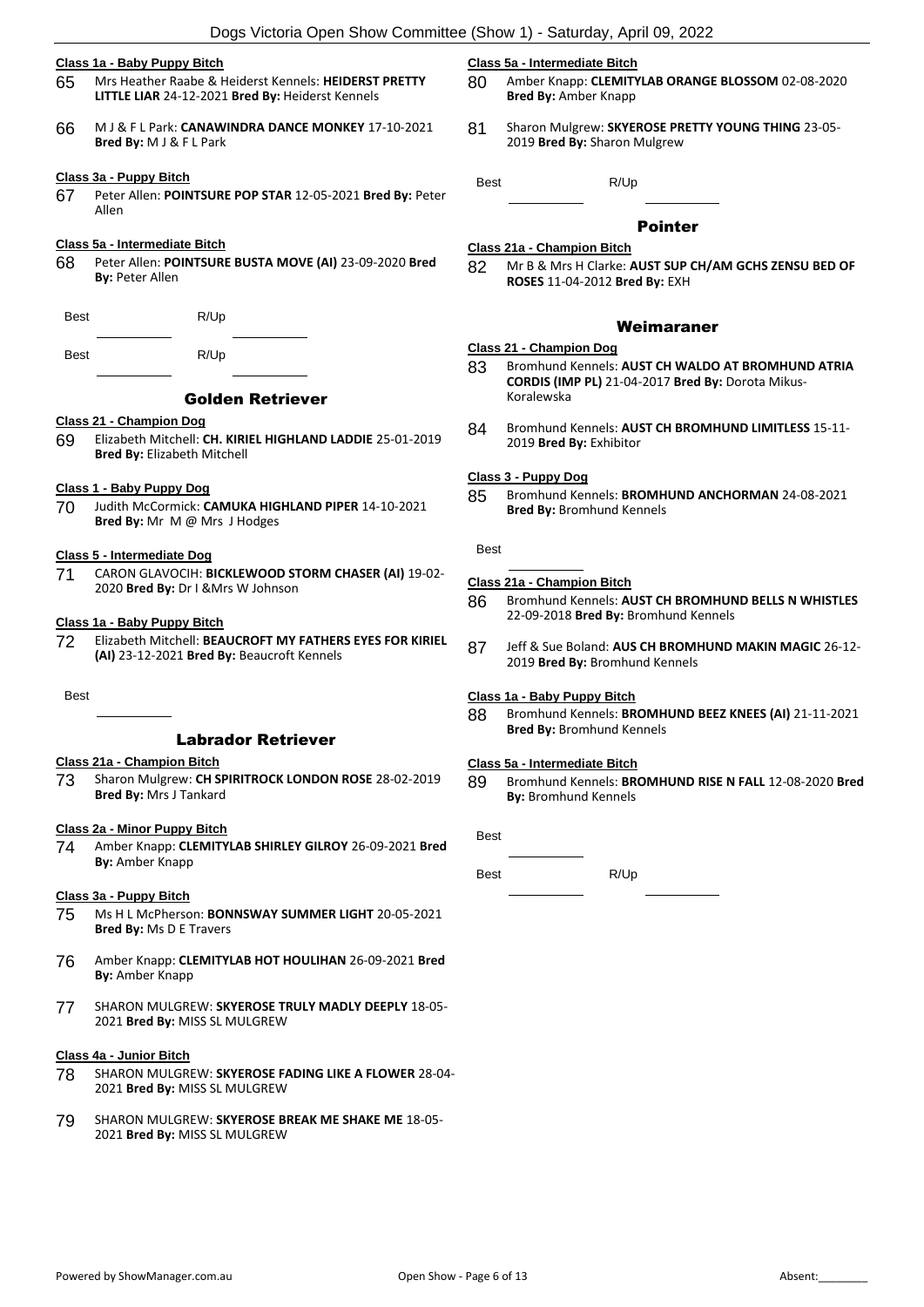|             |                    | Class 5a - Intermediate Bitch<br><b>Group 3 - Specials</b><br>99                      |  | Bryan Mangelsdorf: YARRAMBA ARE YOU REDDY 02-07-2020                                            |                                                                                                            |  |
|-------------|--------------------|---------------------------------------------------------------------------------------|--|-------------------------------------------------------------------------------------------------|------------------------------------------------------------------------------------------------------------|--|
| <b>Best</b> |                    | R/Up                                                                                  |  | <b>Bred By: Bryan Mangelsdorf</b>                                                               |                                                                                                            |  |
|             |                    |                                                                                       |  | <b>Best</b>                                                                                     |                                                                                                            |  |
|             | Champio            | Junior                                                                                |  | Best                                                                                            | R/Up                                                                                                       |  |
| Baby        |                    | Inter                                                                                 |  |                                                                                                 | <b>Beagle</b>                                                                                              |  |
| Minor       |                    | Open                                                                                  |  |                                                                                                 | Class 1 - Baby Puppy Dog                                                                                   |  |
| Puppy       |                    |                                                                                       |  |                                                                                                 | 100 Kezziah Kennels: KEZZIAH VOODOO LOVE 21-12-2021 Bred By:<br>Kezziah Kennels                            |  |
|             |                    |                                                                                       |  |                                                                                                 | <b>Borzoi</b>                                                                                              |  |
| Finish      |                    | Absent                                                                                |  |                                                                                                 | Class 4 - Junior Dog                                                                                       |  |
|             |                    |                                                                                       |  |                                                                                                 | 101 Ahsatan Kennels: DOLINOFF ALEXEI NAVALNY 10-02-2021<br><b>Bred By: Dolinoff Kennels</b>                |  |
|             |                    |                                                                                       |  | <b>Best</b>                                                                                     |                                                                                                            |  |
|             |                    | <b>Group 4 - Hound Group</b>                                                          |  |                                                                                                 | <b>Irish Wolfhound</b>                                                                                     |  |
|             |                    | Ms Caitlin Ryan (VIC)                                                                 |  |                                                                                                 | Class 21 - Champion Dog                                                                                    |  |
|             | <b>Start Time:</b> |                                                                                       |  |                                                                                                 | 102 Mr S Clapham: CH ALYMATA NED 23-07-2020 Bred By: Shane<br>Clapham                                      |  |
|             |                    | <b>Afghan Hound</b>                                                                   |  |                                                                                                 |                                                                                                            |  |
|             |                    | Class 5a - Intermediate Bitch                                                         |  |                                                                                                 | <b>Rhodesian Ridgeback</b>                                                                                 |  |
| 90          |                    | Rebecca Rose: CALAHORRA ENTENTE ATDOYEN 04-06-2019<br><b>Bred By: Wendye Slatyer</b>  |  |                                                                                                 | Class 21 - Champion Dog                                                                                    |  |
|             |                    |                                                                                       |  |                                                                                                 | 103 Sally Miles: CH KORURIDGE WATCH ME SHINE AT KIMBISHA<br>(AI) (IMP NZ) 26-05-2019 Bred By: Mrs E Cubley |  |
| <b>Best</b> |                    |                                                                                       |  |                                                                                                 | Class 1 - Baby Puppy Dog                                                                                   |  |
|             |                    | <b>Basset Hound</b>                                                                   |  | 104 Miss L & Mrs B McVilly: KHANYSHA EDGE OF DARKNESS (AI)<br>15-11-2021 Bred By: Ms R Morrison |                                                                                                            |  |
|             |                    | Class 21 - Champion Dog                                                               |  |                                                                                                 |                                                                                                            |  |
| 91          |                    | John Glazzard: CH. GOLDREIGN HEART AND SOUL 06-01-2020<br><b>Bred By: Mrs J Davey</b> |  |                                                                                                 | Whippet                                                                                                    |  |
|             |                    | Class 1 - Baby Puppy Dog                                                              |  |                                                                                                 | Class 2 - Minor Puppy Dog                                                                                  |  |
| 92          |                    | Bryan Mangelsdorf: YARRAMBA CAUGHT RED HANDED 05-01-<br>2022 Bred By: B Mangelsdorf   |  |                                                                                                 | 105 MESSRS P D MORE & P J GRIFFITHS: BYERLEY AVELON 24-09-<br>2021 Bred By: EXH                            |  |
|             |                    |                                                                                       |  |                                                                                                 | Class 11 - Open Dog                                                                                        |  |
| 93          | Mrs J Davey        | Mrs Jane Davey: GOLDREIGN ARCHER (AI) 13-12-2021 Bred By:                             |  |                                                                                                 | 106 Louise Doyle: HIGHMARCS CLARK GABLE 27-11-2016 Bred By:<br>Dr A Tan                                    |  |
| 94          |                    | Bryan Mangelsdorf: YARRAMBA CAUGHT ON FIRE 05-01-2022<br>Bred By: B Mangelsdorf       |  | Best                                                                                            | R/Up                                                                                                       |  |
|             |                    | Class 5 - Intermediate Dog                                                            |  |                                                                                                 | Class 11a - Open Bitch                                                                                     |  |
| 95          |                    | Bryan Mangelsdorf: YARRAMBA SIMPLY RED 02-07-2020 Bred<br>By: Bryan Mangelsdorf       |  |                                                                                                 | 107 MESSRS P D MORE & P J GRIFFITHS: BYERLEY MARLIES<br>DEKKERS 04-02-2020 Bred By: EXH                    |  |
| Best        |                    |                                                                                       |  | <b>Best</b>                                                                                     |                                                                                                            |  |
|             |                    | Class 21a - Champion Bitch                                                            |  | Best                                                                                            | R/Up                                                                                                       |  |
| 96          |                    | Mrs W Boce: AUST CH WENBROOK PRIVATE DANCER 14-03-<br>2019 Bred By: Exhibitor         |  |                                                                                                 |                                                                                                            |  |
|             |                    | Class 1a - Baby Puppy Bitch                                                           |  |                                                                                                 |                                                                                                            |  |
| 97          |                    | Bryan Mangelsdorf: YARRAMBA CAUGHT ON CAMERA 05-01-<br>2022 Bred By: B Mangelsdorf    |  |                                                                                                 |                                                                                                            |  |
| 98          | Jane Davey         | John Glazzard: GOLDREIGN ARIA [AI] 13-12-2021 Bred By: Mrs                            |  |                                                                                                 |                                                                                                            |  |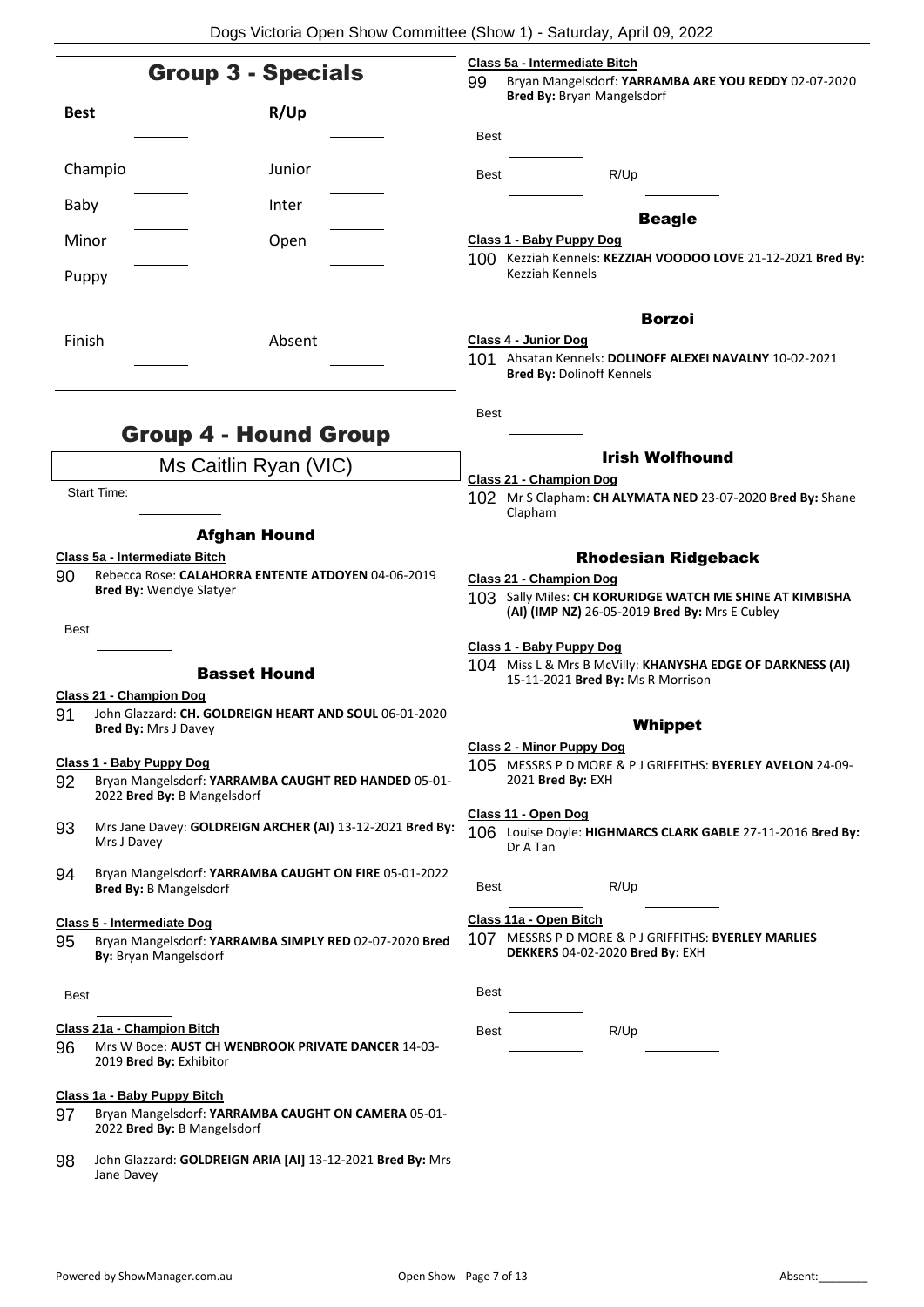|                           |                                                                                                                                           |                                                                                                                                  |                                                                                           | Dogs Victoria Open Show Committee (Show 1) - Saturday, April 09, 2022                                                                                 |
|---------------------------|-------------------------------------------------------------------------------------------------------------------------------------------|----------------------------------------------------------------------------------------------------------------------------------|-------------------------------------------------------------------------------------------|-------------------------------------------------------------------------------------------------------------------------------------------------------|
| <b>Group 4 - Specials</b> |                                                                                                                                           | Class 5 - Intermediate Dog<br>116 Kirra Hunnam: SANPASHO STRENGTH THRU LOYALTY 02-06-<br>2020 Bred By: Mrs W J & Mr T Richardson |                                                                                           |                                                                                                                                                       |
| <b>Best</b>               | R/Up                                                                                                                                      |                                                                                                                                  | Best                                                                                      | R/Up                                                                                                                                                  |
|                           |                                                                                                                                           |                                                                                                                                  |                                                                                           |                                                                                                                                                       |
| Champio                   | Junior                                                                                                                                    |                                                                                                                                  |                                                                                           | Class 3a - Puppy Bitch<br>117 Gayle Knowles: MAINSTREET PRETTY FLY 22-04-2021 Bred By:                                                                |
| Baby                      | Inter                                                                                                                                     |                                                                                                                                  |                                                                                           | 3100056309                                                                                                                                            |
| Minor                     | Open                                                                                                                                      |                                                                                                                                  |                                                                                           | Class 4a - Junior Bitch<br>118 N JAMES: AMERAHNN THE QUEENS GAMBIT 10-11-2020 Bred<br><b>By: Nikola James</b>                                         |
| Finish                    | Absent                                                                                                                                    |                                                                                                                                  |                                                                                           | Class 5a - Intermediate Bitch<br>119 Gayle Knowles: MAINSTREET RIVERDANCE 10-08-2020 Bred<br><b>By: Gayle Knowles</b>                                 |
|                           |                                                                                                                                           |                                                                                                                                  | <b>Best</b>                                                                               | R/Up                                                                                                                                                  |
|                           | <b>Group 5 - Working Dog Group</b>                                                                                                        |                                                                                                                                  | <b>Best</b>                                                                               | R/Up                                                                                                                                                  |
|                           | Ms Fiona Ellis (VIC)                                                                                                                      |                                                                                                                                  |                                                                                           |                                                                                                                                                       |
|                           | <b>Start Time:</b>                                                                                                                        |                                                                                                                                  |                                                                                           | <b>Belgian Shepherd Dog (Groenendael)</b>                                                                                                             |
|                           | <b>Australian Cattle Dog</b>                                                                                                              |                                                                                                                                  | Class 2a - Minor Puppy Bitch<br>120 LUMINEUX KNLS: LUMINEUX LOVE SONG 25-09-2021 Bred By: |                                                                                                                                                       |
|                           | Class 21 - Champion Dog                                                                                                                   |                                                                                                                                  |                                                                                           | <b>EXH</b>                                                                                                                                            |
|                           | 108 W. & L. GREASLEY: AUST CHAMP NERRALEE KISS MY CLASS 31-<br>12-2020 Bred By: W. & L. GREASLEY                                          |                                                                                                                                  |                                                                                           | Class 3a - Puppy Bitch<br>121 LUMINEUX KNLS: BELLSHILL STRIKE A POSE (IMP NZL) 08-07-<br>2021 Bred By: Ms J Allan                                     |
|                           | Class 1a - Baby Puppy Bitch<br>109 Mr A & Mrs R Spargo: PUREHEEL ROYAL INFLUENCE 05-01-<br>2022 Bred By: Mr A & Mrs R Spargo              |                                                                                                                                  | <b>Best</b>                                                                               | R/Up                                                                                                                                                  |
|                           | 110 Mr A & Mrs R Spargo: PUREHEEL ROYAL INVITATION 05-01-<br>2022 Bred By: Mr A & Mrs R Spargo                                            |                                                                                                                                  |                                                                                           | <b>Border Collie</b>                                                                                                                                  |
|                           | Class 4a - Junior Bitch                                                                                                                   |                                                                                                                                  |                                                                                           | Class 1a - Baby Puppy Bitch                                                                                                                           |
|                           | 111 G O'Brien: CLOVERDOWNS EPICS ECHO 24-02-2021 Bred By: J<br>Purcell                                                                    |                                                                                                                                  |                                                                                           | 122 Janine Baldwin: KEENAI PRINCESS OF WAKANDA 26-11-2021<br><b>Bred By: Keenai</b>                                                                   |
|                           | Class 5a - Intermediate Bitch                                                                                                             |                                                                                                                                  |                                                                                           | <b>Briard</b>                                                                                                                                         |
|                           | 112 Mrs J Purcell: CLOVERDOWNS MASQUERADE 08-05-2020 Bred<br><b>By: Mrs J Purcell</b>                                                     |                                                                                                                                  |                                                                                           | Class 21 - Champion Dog<br>123 Mr Chris Rivera and Miss Carmen Konstantino: CH GLENINE<br>RAIN WILDS RIVER KING (AI) 11-12-2020 Bred By: Glenine knls |
| Best                      | R/Up                                                                                                                                      |                                                                                                                                  |                                                                                           |                                                                                                                                                       |
|                           |                                                                                                                                           |                                                                                                                                  |                                                                                           | <b>German Shepherd Dog (Long Stock Coat)</b>                                                                                                          |
|                           | <b>Australian Shepherd</b>                                                                                                                |                                                                                                                                  |                                                                                           | Class 21 - Champion Dog                                                                                                                               |
|                           | Class 21 - Champion Dog<br>113 Borderton Kennels & Mrs N. James: CH. BORDERTON ZENVO<br>LTD EDITION 15-02-2012 Bred By: Borderton Kennels |                                                                                                                                  |                                                                                           | 124 Miss K E Raven: AUST GRAND CHAMPION LORDAVO ROYAL<br>COMMANDER RN A'Z 16-11-2017 Bred By: Mr D & Mrs L Organ                                      |
|                           | Class 5 - Intermediate Dog                                                                                                                |                                                                                                                                  |                                                                                           |                                                                                                                                                       |
|                           | Class 1 - Baby Puppy Dog<br>114 Sarah McCutcheon & Gayle Knowles: MAINSTREET LIGHT UP<br>THE SKY 03-12-2021 Bred By: Gayle Knowles        |                                                                                                                                  |                                                                                           | 125 Lori huysman: AMDAK HASHTAG BEAU 18-09-2020 Bred By:<br>Amdak kennels                                                                             |
|                           |                                                                                                                                           |                                                                                                                                  | <b>Best</b>                                                                               |                                                                                                                                                       |
|                           | Class 4 - Junior Dog                                                                                                                      |                                                                                                                                  |                                                                                           |                                                                                                                                                       |
|                           | 115 Mrs A Richardson & Miss M Goldsworthy: ELLAGANT LETHAL<br>WEAPON 01-02-2021 Bred By: Ellagant Kennels                                 |                                                                                                                                  |                                                                                           |                                                                                                                                                       |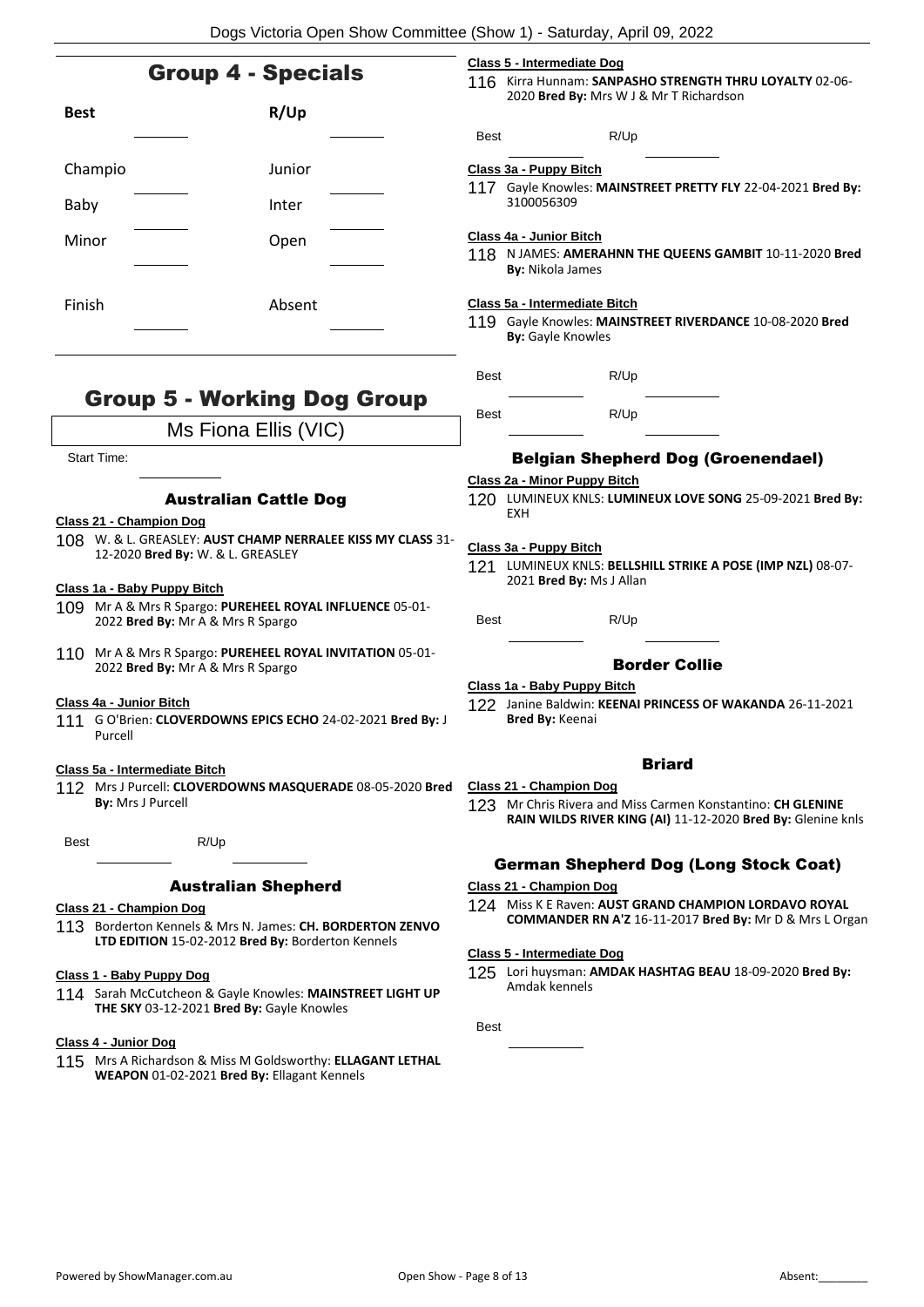# Maremma Sheepdog

# **Class 21 - Champion Dog**

126 EMMA Astbury JEAN PURCELL CAROLYN MCLEAN: **CH DELLBIANCO SOUND THE ALARM AT CLOVERDOWNS (IID ITA)** 15-11-2018 **Bred By:** C MCLEAN

## **Class 4a - Junior Bitch**

- 127 Jean Purcell Emma Astbury: **CLOVERDOWNS WHITE LIES AT DELLBIANCO** 09-03-2021 **Bred By:** Jean Purcell
- Best

# Old English Sheepdog

# **Class 2 - Minor Puppy Dog**

128 margaret duke: **STARPACER CASINO ROYALE** 03-09-2021 **Bred By:** L G Nash-Tapper

Best

# Welsh Corgi (Cardigan)

# **Class 4a - Junior Bitch**

129 Llandaff Kls: **LLANDAFF ABRACADABRA (AI)** 30-03-2021 **Bred By:** Llandaff Kls

Best

# Welsh Corgi (Pembroke)

#### **Class 5 - Intermediate Dog**

130 Mr M Cronin: **QUEENCORGWYN SNAP DRAGAN** 18-09-2020 **Bred By:** Mrs A Thompson

**Root** 

# **Class 1a - Baby Puppy Bitch**

131 M Cronin: **KINGROWAN BRIANNA LOU** 23-10-2021 **Bred By:** M Cronin

#### **Class 2a - Minor Puppy Bitch**

132 Ms. A & Mr. T Curtis: **PLAYTA GUMDROP BUTTON** 24-07-2021 **Bred By:** MS A AND MR T CURTIS

#### **Class 5a - Intermediate Bitch**

133 Ms. A & Mr. T Curtis: **PLAYTA GINGERBREAD COOKIE** 26-10- 2019 **Bred By:** MS A AND MR T CURTIS

### **Class 11a - Open Bitch**

134 Mrs Dianne Lechte: **TYNYCOED TAPESTRY** 02-09-2019 **Bred By:** Mrs D Lechte

| <b>Best</b> | R/Up |
|-------------|------|
|-------------|------|

Best R/Up

**Best R/Up** Champio Junior Baby Inter Minor Open Puppy Finish Absent

# Group 6 - Utility Group

Mrs Bernadette Smith (VIC)

Start Time:

# Akita

#### **Class 1a - Baby Puppy Bitch**

135 Suz Sinclair: **GOODOMEN WINGS OF MY WARRIOR** 29-11-2021 **Bred By:** Goodomen

# Bernese Mountain Dog

## **Class 21 - Champion Dog**

136 Tracey Gibson and Felicity Broome: **CH BERNATION HERE COMES TROUBLE** 13-12-2017 **Bred By:** Felicity Broome

#### **Class 5 - Intermediate Dog**

137 Sue Murray and S & C Eastley: **CLOUDFOREST GHOST RYDER** 19-12-2019 **Bred By:** S & C Eastley

# **Class 1a - Baby Puppy Bitch**

138 Julie Venni: **VENNBERNE JINGLE BELLE** 01-11-2021 **Bred By:** Julie venni

Best

# Newfoundland

#### **Class 1 - Baby Puppy Dog**

139 Paddlepaws Knls: **YESALLAW FOLLOWTH MASTERS CODE (AI)** 06-01-2022 **Bred By:** C & S Gray

# Samoyed

# **Class 21 - Champion Dog**

140 Miss D Williams: **CH. SNERZOK HEZ WORTH EVERY ZACK** 03- 01-2019 **Bred By:** J & D WILDERS

Group 5 - Specials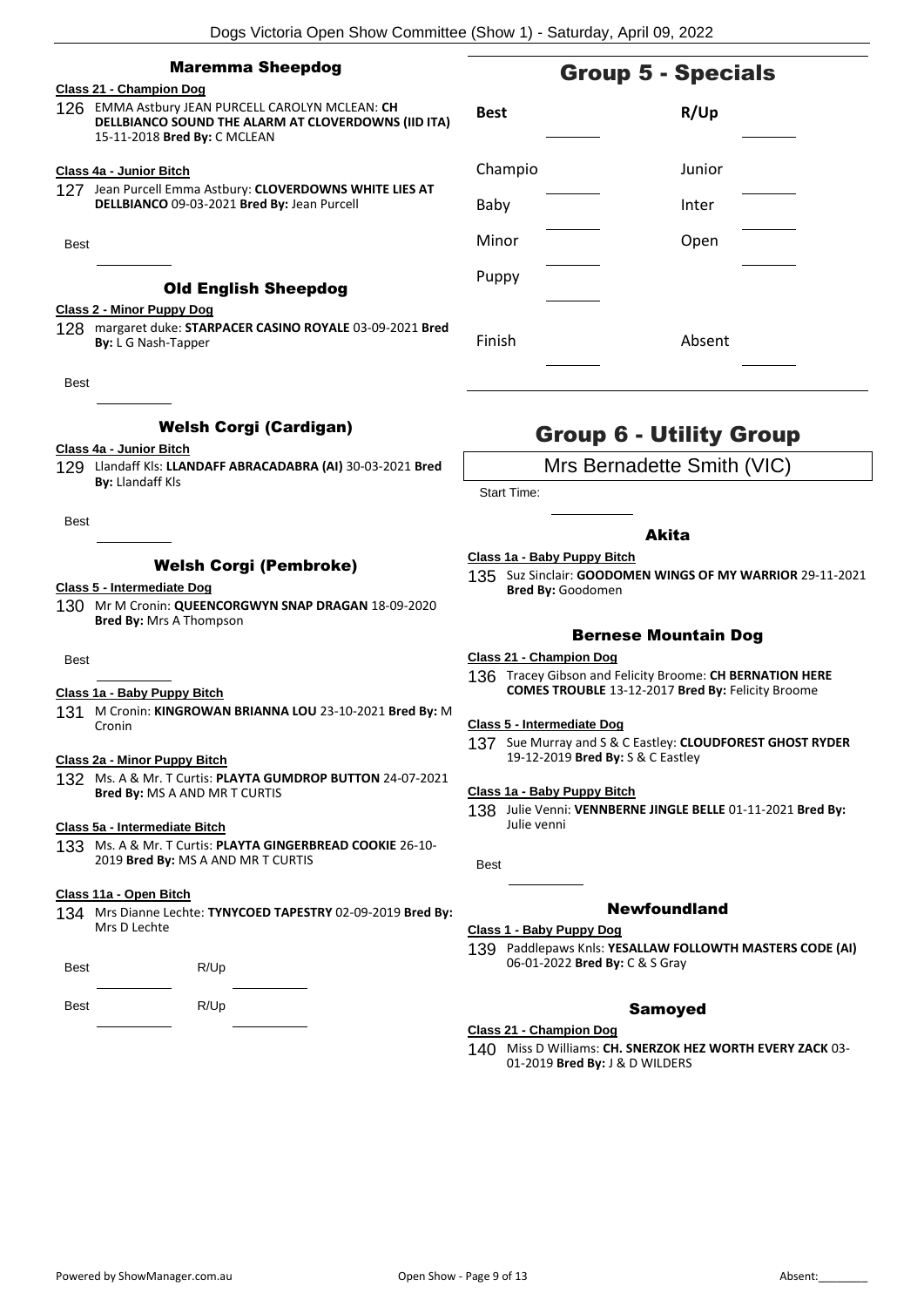#### **Class 2 - Minor Puppy Dog**

141 J and D Wilders: **SNERZOK SIR HACHIKO FREESPIRIT** 25-09- 2021 **Bred By:** J&D Wilders

#### Best

# **Class 2a - Minor Puppy Bitch**

142 J&D WILDERS: **SNERZOK GEORGIE GIRL** 25-09-2021 **Bred By:** JOHN AND DAWN WILDERS

### **Class 3a - Puppy Bitch**

- 143 Mrs B Lawton & Mrs A Harrison: **SNOWISPA FIRESONG MELODY** 17-04-2021 **Bred By:** Mrs B Lawton & Mrs A Harrison
- 144 Miss O Hunnam: **SUNNBURST SWEET AS MAPLE SYRUP** 01-06- 2021 **Bred By:** Miss O Hunnam

| <b>Best</b> | R/Up |  |
|-------------|------|--|
|             |      |  |

Best R/Up

# **Schnauzer**

#### **Class 3a - Puppy Bitch**

145 Miss S Hancox: **ALEMANNISCH FERRERO (AI)** 26-05-2021 **Bred By:** Mrs V A Bilney

Best

# Schnauzer (Miniature)

#### **Class 4a - Junior Bitch**

146 Kim Strahan: **KIEREE WAY BACK INTO LOVE** 25-01-2021 **Bred By:** Kim Strahan

Best

# Siberian Husky

# **Class 3a - Puppy Bitch**

147 Lee Herath: **ARTICPRIDE SHINING STAR** 26-05-2021 **Bred By:** Rob and Bobby-lee Lloyd

Best

# St. Bernard

# **Class 21a - Champion Bitch**

148 Miss L Jehu & Ms D Alders: **CH. WIELKOPOLSKI BERNARDYN CATTLEYA (IMP POL)** 25-06-2020 **Bred By:** Magdalena Kubacha

# **Best R/Up** Champio Puppy

Baby Junior Minor Inter

Finish Absent

# Group 7 - Non-Sporting Group

# Mrs Robynne Spencer (VIC)

Start Time:

# Boston Terrier

# **Class 21 - Champion Dog**

149 J Semmler V Clarke: **BOSTONBOB SECRET LITTLE LIES** 04-04- 2021 **Bred By:** J Semmler V Clarke

#### **Class 1a - Baby Puppy Bitch**

150 J Semmler V Clarke: **THE SECRET LIFE OF EVE** 19-12-2021 **Bred By:** J Semmler V Clatke

# British Bulldog

# **Class 1 - Baby Puppy Dog**

151 Mr S Bonnici: **DABELL WALK THE LINE** 20-12-2021 **Bred By:** Mrs D & Mr D Whebell

# **Class 1a - Baby Puppy Bitch**

- 152 Mr S Bonnici: **BELCHLO KEEP YA PANTS ON** 31-10-2021 **Bred By:** Mr S Bonnici
- 153 Mr S Bonnici: **BELCHLO PLAYING THE GAME** 31-10-2021 **Bred By:** Mr S Bonnici

# **Dalmatian**

## **Class 1 - Baby Puppy Dog**

154 Susanne Wiklund: **JALORCA BACHGEN OF UTHER** 25-11-2021 **Bred By:** Jalorca Kennels

#### **Class 4 - Junior Dog**

155 Jalorca Kennels: **BOGIEVIEW DEL AMOR DE LA VIDA** 25-03- 2021 **Bred By:** Bogieview Kennels

Best

# **Class 21a - Champion Bitch**

156 Jalorca Kennels: **AUST CH JALORCA FIRE OF THE DRAGON** 11- 02-2020 **Bred By:** Exh

# Group 6 - Specials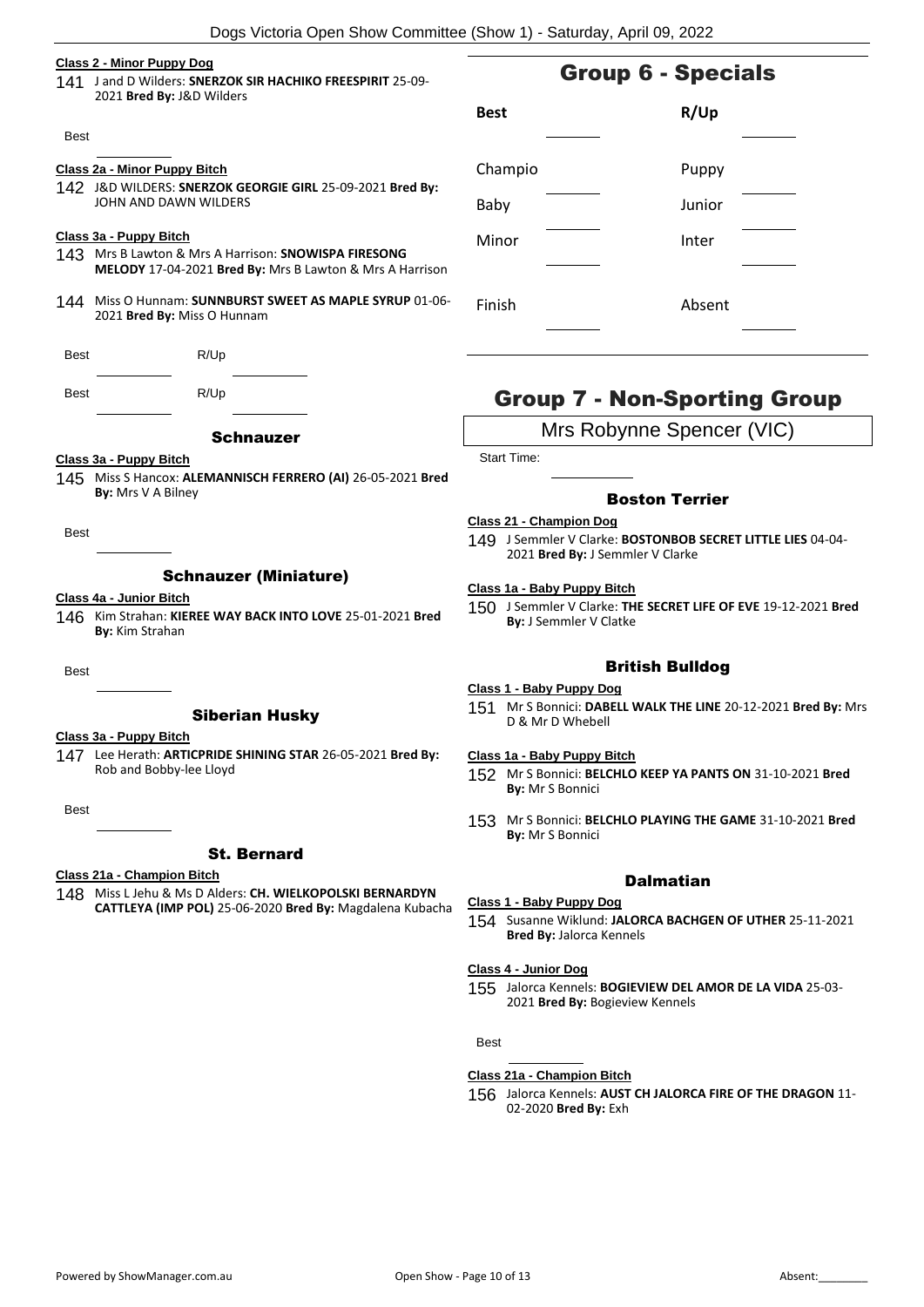#### **Class 11a - Open Bitch**

157 Jalorca Kennels: **JALORCA LA NINA LA COPA** 08-12-2018 **Bred By:** Exh

| Best |  |
|------|--|
|      |  |

Best R/Up

# French Bulldog

# **Class 1 - Baby Puppy Dog**

158 Abiaan Kennels: **ABIAAN REGGIE BOY** 24-12-2021 **Bred By:** ABIAAN Kennels

#### **Class 3 - Puppy Dog**

159 Mambilou Kennels: **MAMBILOU LITTLE ONE OF RISING** 29-07- 2021 **Bred By:** Mambilou Kennels

#### **Class 1a - Baby Puppy Bitch**

160 Abiaan Kennels: **ABIAAN CALIFAWNICATION GIRL** 24-12-2021 **Bred By:** ABIAAN Kennels

Best

# German Spitz (Klein)

#### **Class 5a - Intermediate Bitch**

161 Mrs B Alexander & Mr K Alexander & Mrs V Reynolds-Siddall: **ORCHID IN BLOSSON UNEXPECTED BLOOM IMP BGR** 06-02- 2020 **Bred By:** Iveta Pirovska

Best

# German Spitz (Mittel)

#### **Class 21 - Champion Dog**

162 Mrs K & Mr T Doyle & Mrs M & Mr J Field: **CH. ORIONSTARS THE DRAGON SLAYER** 07-01-2016 **Bred By:** MISS VENETIA M APRILE

#### **Class 2 - Minor Puppy Dog**

163 Vanessa White: **SHERRAK KOKOLEKA** 09-08-2021 **Bred By:** Ms J McKenna

Best

#### Keeshond

#### **Class 21 - Champion Dog**

164 Ms L.M. Rawlings: **AUST CH VENLO UNDER WRAPS** 10-04-2021 **Bred By:** Mr A & Mrs P L Yu

**Class 5a - Intermediate Bitch**

165 Mr K. & Mrs K.J. Lamble: **VENLO SHADES OF WINTER** 14-06- 2019 **Bred By:** Mr A & Mrs. P.L. Yu

**Best** 

# Lhasa Apso

**Class 1 - Baby Puppy Dog** 166 Vickie Reynolds-Siddall: **MYIKYI HOT CHILLI** 06-01-2022 **Bred By:** Alison Scott

#### **Class 1a - Baby Puppy Bitch**

167 Vickie Reynolds-Siddall: **MYSTICRAFAEL SHE IS A SHOWGIRL** 20-12-2021 **Bred By:** Mysticrafael

# Poodle (Standard)

#### **Class 11 - Open Dog**

168 Mrs H Newberry: **KIANTI FLYING SOLO** 16-06-2019 **Bred By:** Newbery H

Best

## **Class 1a - Baby Puppy Bitch**

- 169 Mrs J Turnley: **POSHNOIR FROCKED UP (AI)** 16-11-2021 **Bred By:** Mrs J Turnley
- 170 Jo Turnley: **POSHNOIR FIRST CLASS TO AVATAR** 16-11-2021 **Bred By:** Mrs J Turnley

#### **Class 2a - Minor Puppy Bitch**

171 LINDA JOHNSON: **GIDAY DELTA GOODREM** 07-09-2021 **Bred By:** Linda Johnson

#### **Class 5a - Intermediate Bitch**

172 Mrs Karen Gregory: **STARUS MIDNIGHT ISLAND GIRL** 05-12- 2019 **Bred By:** Miss N Tetof

#### **Class 11a - Open Bitch**

173 Nicole Tetof: **STARUS IT'S A KINDA MAGIC** 05-12-2019 **Bred By:** Miss N Tetof

Best R/Up

Best R/Up

# Poodle (Miniature)

#### **Class 4a - Junior Bitch**

174 MRS. P. & MR. A.J. POOLE: **ALTONE WICKED SECRET** 07-04- 2021 **Bred By:** MRS. C.B. GLERUM

Best

# Poodle (Toy)

#### **Class 1a - Baby Puppy Bitch**

- 175 HOKU: **HOKU BODACIOUS BABE** 02-01-2022 **Bred By:** HOKU
- 176 HOKU: **HOKU BOOTYLICIOUS** 02-01-2022 **Bred By:** HOKU

#### **Class 2a - Minor Puppy Bitch**

177 HOKU: **HOKU DREAM A LITTLE DREAM** 06-10-2021 **Bred By:** HOKU KENNELS

Best

# Shih Tzu

#### **Class 11 - Open Dog**

178 RIMPOCHE KENNELS: **RIMPOCHE UBY GOT YOU** 24-12-2019 **Bred By:** Rimpoche Kennels

**Best**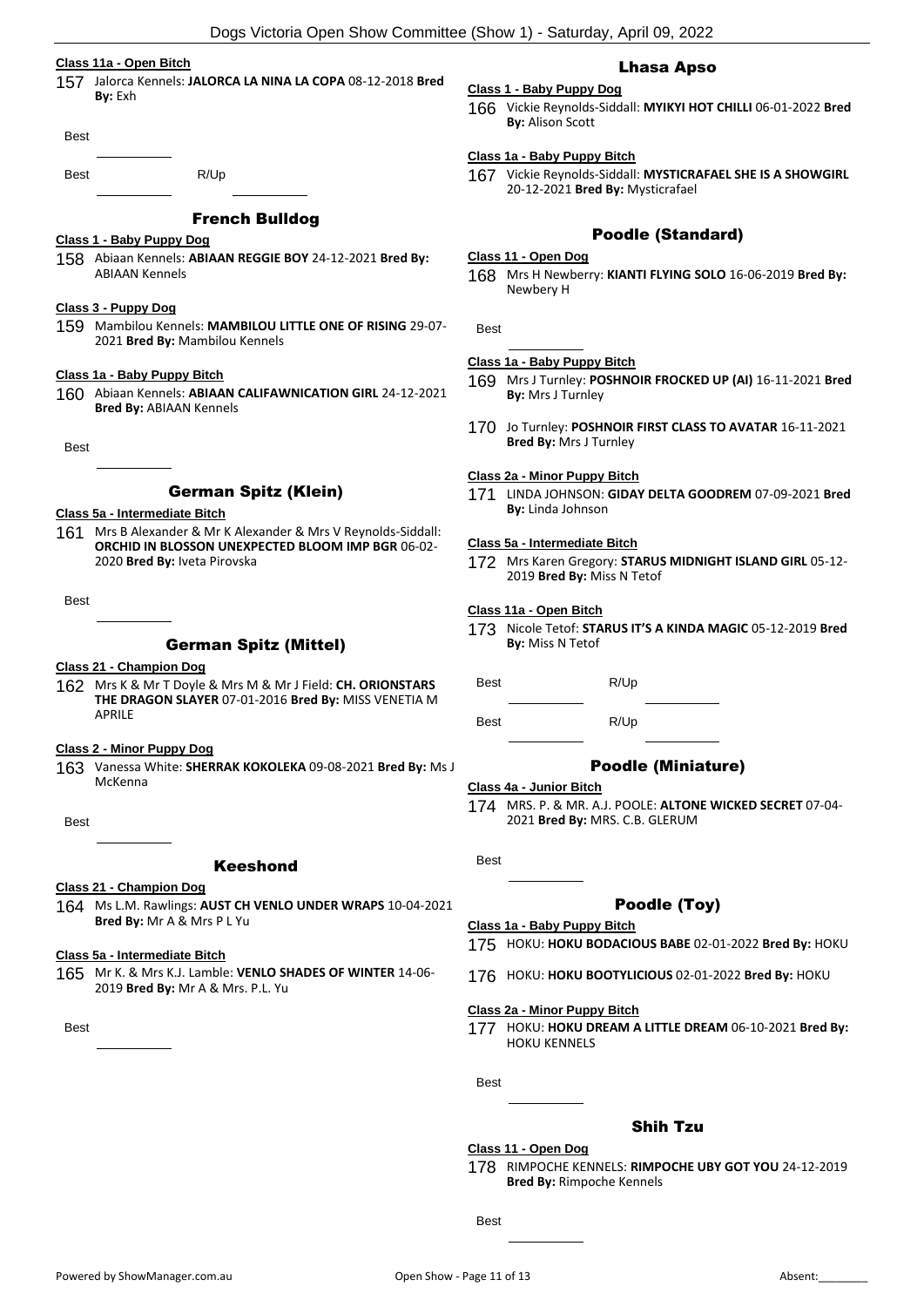# Group 7 - Specials

| <b>Best</b> | R/Up   |  |
|-------------|--------|--|
|             |        |  |
| Champio     | Junior |  |
| Baby        | Inter  |  |
| Minor       | Open   |  |
| Puppy       |        |  |
|             |        |  |
| Finish      | Absent |  |
|             |        |  |